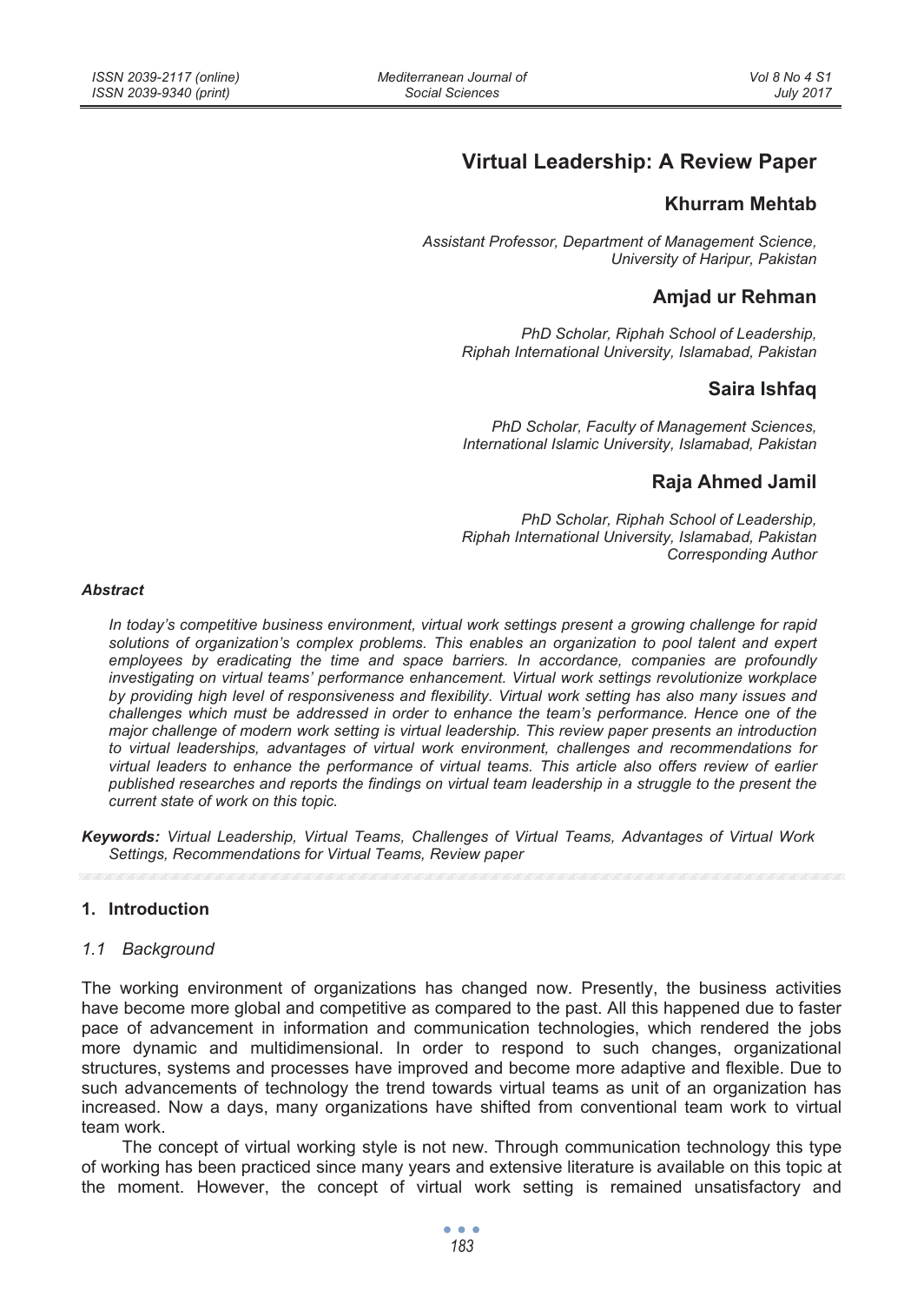| ISSN 2039-2117 (online) | Mediterranean Journal of | Vol 8 No 4 S1    |
|-------------------------|--------------------------|------------------|
| ISSN 2039-9340 (print)  | Social Sciences          | <b>July 2017</b> |

considered as second class (Something to do when one can't travel). Due to faster globalization and to welcome Generation Y in corporate world the concern for virtual environment for better quality of work become more critical.

Due to advancement in technology, organizations are heavily relying on virtual teams for accomplishment of organizational goals and objectives. It is a greater challenge to lead such teams as the prevailing literature on leadership of virtual teams does not translate directly into leadership context. Almost every organization of current era is involved to work in virtual environment settings either fully or partially, especially the multinational companies are much dependent on it. It is not difficult for any company to set up the virtual working environment these days because of easy availability of infrastructure and software. However, the leadership is a really difficult job to perform in such environment at all the time. This paper explores the Virtual Leadership perspective by exploring the extant literature on this topic. It is believed that this review paper will help virtual leaders to understand the virtual work settings in a better way and will ultimately lead to an increase the team's performance.

### *1.2 Definition*

According to Zigurs (2003), virtual teams are collection of individuals, dispersed from each other geographically or organizationally but connected by information technology to accomplish assigned goals. Although, face-to-face teams are considered to be in complete contrast as compared to virtual teams, few researchers defined the degree of virtuality on different scale (Griffith, Sawyer, & Neale, 2003). The level of virtuality is either low or high, depending upon the mode of communication is used between the members of virtual teams. If the members are exchanging the information in real time, then the level of virtuality is low. In case if there is a lag or interruption in exchange of information, it will result in higher level of virtuality.

The general perception of people about virtual working is something that does not exist in reality and according to many managers' point of view, personal contact can only associate face-to –face. The extensive literature and books on virtual work setting is helpless to overcome the apprehension of working virtually as it has still remained in people head's something that unreal and have limited benefit due to its strong association with technology. It is very interesting to share that the word virtual appeared in late 14th century with meaning as "influencing by physical virtues or capabilities".

#### *1.3 Concept of Leadership in Virtual Environment*

The one of the major challenge of virtual teams is leadership. It is very difficult for a team leader to control directly every team member's activity due to different geographical location. Consequently, leader considers the delegation principle of management by shifting managerial functions down the hierarchy to the other team members. But the acceptance and fulfillment of these managerial functions depend on motivational level and identification of goals by team members, which is very difficult again to achieve in virtual environment. The virtual leader can't physically observe the members and should be creative to observe the expectations virtually. Virtual team leader can't assume that members are ready to start virtual meetings. Virtual leader must have a sense to understand that an electronic silence means acquiescence rather than inattention.

There are three basic roles of a virtual leader. First, a liaison between team's members to interpret events and overall environment. Second, as a direction setter to ensure all actions having specified purpose and those actions are in line with team's overall goals and objectives. Third, leader role should be an operational coordinator for the identification of right resources and development of tactics to solve the problems. Leader must motivate and empower employees to inspire greater efforts for goal achievement and minimize the losses of process. These rules are not much different from traditional rules but must be carried out in virtual team settings with limited communication (Zaccaro & Bader, 2003).

A virtual team is mare a collection of individuals at the time of its creation. The role of leader from the inception is to create coherence and integration among these individuals to achieve the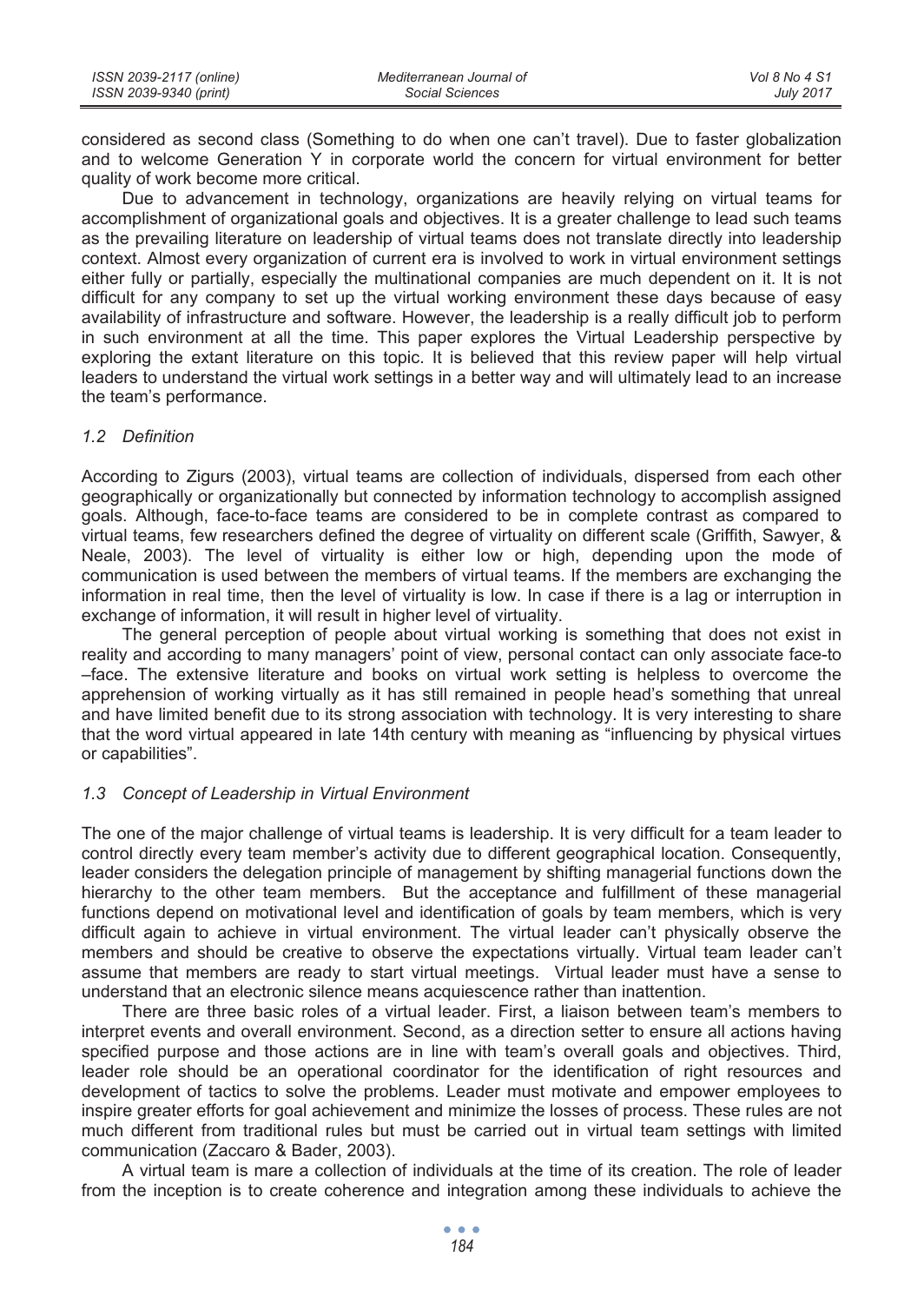targeted goals. For this purpose, there must be required a team orientation including motivational factors like endorsing a mutual goal setting, creating and shaping positive perceptions. It must present the bond to tie members with each other as well as with team's mission. After the creation of this environment the two major roles of leadership are team development and performance management (Hunsaker & Hunsaker, 2008).

All types of leaders are involved in problem solving of team members. They are trying to articulate the vision of team, communicating that vision and setting plan execution to accomplish the tasks. Leaders are responsible for selecting and motivating right members, establishing right norms, inspiring social events, trust building, goals setting, preparing team to cope with all situations and developing internal communications. Successful leaders of virtual teams are involved in innovative problem solving.

Most of the time of virtual leader is spent in mentoring team members, enforcing standards and rewarding team members. It is very difficult to do that all without physical presence. The collocated teams can observe the members physically if team is getting inactive, when team members need a social event to rebuild momentum or when team needs direction or focus and when teams needs resources. It is leader's responsibility to ensure that knowledge of each participating member has been fully utilized.

The major reason of unsatisfactory status of virtual working is due to its leadership aspect that has been underestimated and overlooked. In view of some researchers, virtual teams are independent and have lack of a formal leadership (Balthazard, Waldman, Howell, & Atwater, 2004). In Zigurs (2003) point of view, only the assigned leader is not sufficient but leadership behavior is required to move forward.

The Virtual leadership is intervened using information technology by focusing the performance and relationship of members to enhance the output; it is highly dependent on the information availability and communication permanence (Avolio, Kahai, & Dodge, 2001). Moreover, there are some collaborative features of technology that can be substitute for traditional style of leadership (Avolio & Kahai, 2003).

According to Powell and Piccoli (2004) Virtual Leadership has several phases. First of all, it must be ensured that there is a right technology efficient for virtual working, in nineties the major focus of literature was on getting right processes and right teams in order to confirm effective virtual working. This scenario of thinking is progressively developed and led to what call "recipe book" about virtual work setting. In last few years the most literature published on the topic of trust and performance management of virtual world. The focus on virtual leadership unlike virtual team management is very limited.

## **2. Literature Review**

Since the mid of 1970, team based work activities have increased and become dominant organizational form, used to achieve creativity, high performance and intrinsic motivation for employees. The well-known companies like Disney, Kodak and Xerox use such form of work settings and have become well entrenched organizations. The popularity of inter-organizational alliances has increased meanwhile and globalization accelerated the firms to coordinate activities outside the organizational boundaries (Townsend et al., 1998). Moreover, the services related businesses have expanded around the globe due to the advent of information technology. These factors inspired the organizations to coordinate across the physical boundaries, time zones and organizational context. On the basis of such demands, the face to face conventional teams have started converting into virtual teams. However, Jarvenpaa (1998) has noted some factors which may influence the negative characteristics among the virtual team members; these factors are divers' culture, distance, different time zones, globally scattered team members and their heavy dependence on computer and information technology. Virtual teams face a lot of challenges including trust, communication and team co-ordination (Jarvenpaa, 1998; Kitchen & McDougall, 1999; Lipnack & Stamps, 2000; Robey, Koo, & Power, 2000; Warkentin, Sayeed, & Hightower, 1999). Few disadvantages have been stated by Cascio (2000) that virtual teams are less physical and lack of social interaction, lack of trust, issues concerned with predictability and reliability. Gould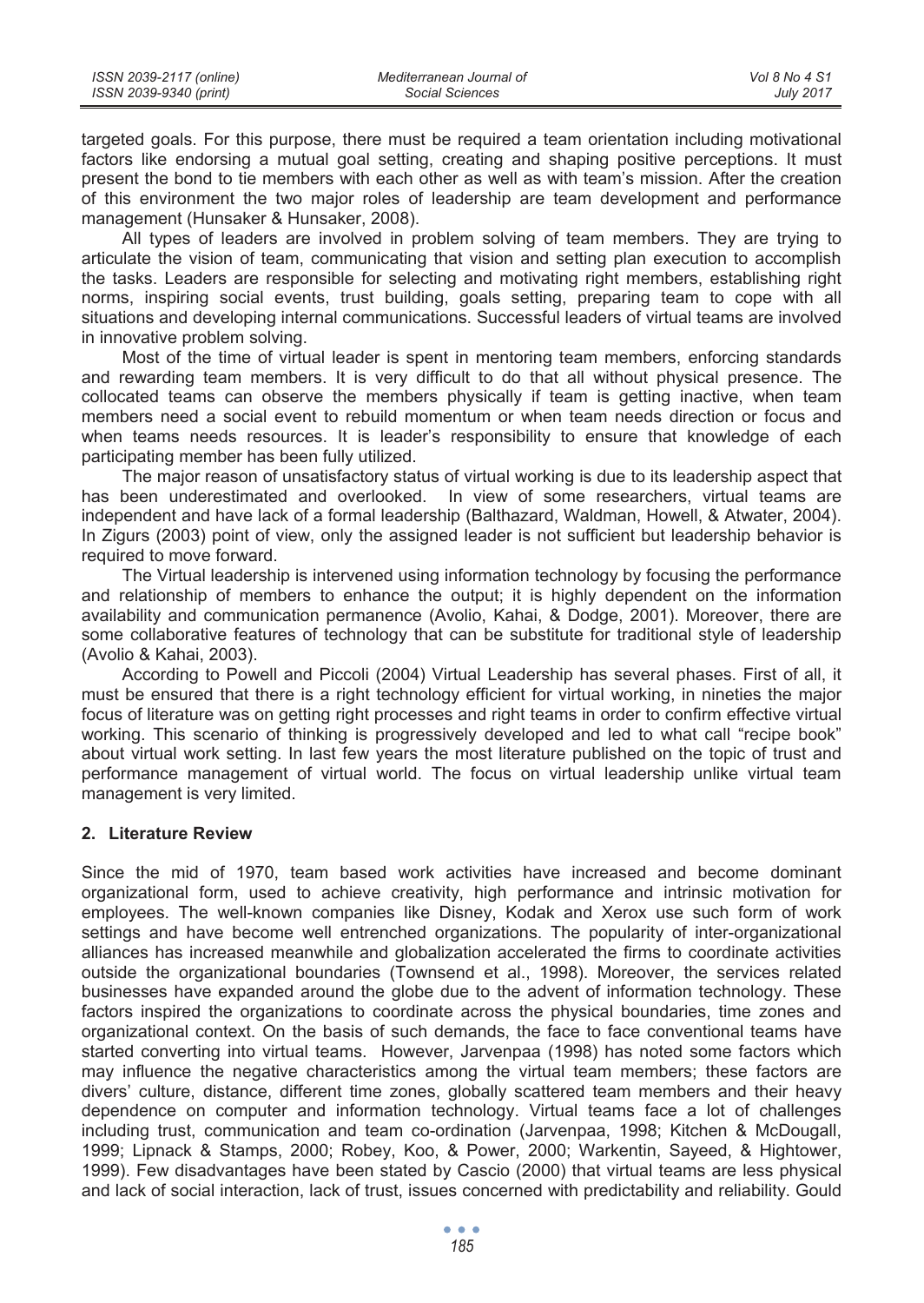| ISSN 2039-2117 (online) | Mediterranean Journal of | Vol 8 No 4 S1    |
|-------------------------|--------------------------|------------------|
| ISSN 2039-9340 (print)  | Social Sciences          | <b>July 2017</b> |

(1997) has stated some unsuspected danger and difficulties which are, lack of individual recognition and project visibility, obstacles in technology and lack of enthusiasm.

According to Bell and Kozlowski (2002) leadership has two primary functions in context of virtual team that are team development and performance management. The leaders of virtual teams need to distribute functions facets to the team and should make the team as a self-managed team. Team members required committing and consistency with the team and this must be conducted by outstanding leadership.

Hamilton and Scandura (2003) investigate the concept of e-mentoring in context of digital world as it is necessary for e-leadership to identify its potential challenges. The authors also identified the barriers to e-marketing such as organizational, individual, interpersonal and changing nature of the work. It was concluded that e-mentoring is an important concept which extent the flexibility and use as compare to the conventional models across the time and space.

Avolio and Kahai (2003) explain the effect of technology on leadership by exploring the impact of e-leadership on leaders, team's followers and organizations. The author elaborated further that e-leadership is not only the extension of traditional leadership but a changed way which leaders and followers have to follow within and outside the boundaries of organization. They also clarified that it may happen that there are some common rules between virtual and traditional leadership.

According to Zaccaro and Bader (2003) organizational leaders are facing two type of challenges, one is increasing global dispersion of customers, suppliers and stakeholders and the second is exponential explosion of information and communication technology which lead to lead to frequent daily interactions with colleges, subordinate and bosses dispersed physically. In response to these changes, the scientists of organizations stated to talk about e-leadership to conduct the leadership process by using electronic channels. The authors have assumed that with this pace of development in information technology the organizational growth and global reach it is expected that in near future the e-leadership will be a routine matter rather than an exception what we think about constitutional organizational leadership.

Banerjee and Chau (2004) investigate the concept of e-leadership in context of e-government. According to them main purpose of e-government in a country is to provide information and services by utilizing the information and communication technology. The ultimate objectives being desired by this system implementation is to give access to government organization and maintain the transparency. Authors used a frame work for analyzing the e-government capability in different developing countries. The study results showed that governments offer different services level and different level of quality of services across the world. The level of such services shows the government capability for e-leadership of the countries.

Gurr (2004) argued that e-leadership is a new concept with many uncertainties because there is a difference in leading a traditional organization and the one with technology medicated environment and he said that there must be an appropriate social environment and the e-leader must be able to convey skills through technology.

Howell, Neufeld, and Avolio (2005) noticed that certain changes in work such as complexity, size, organizational structure and arrangement of work compel the leader to responsible and manage the followers who are at distance. The studies revealed many hypothesis, it was tried to forecast the performance of business unit manager. The results showed that performance was rightly predicted by transformational leadership and contingent rewards are not related with performance. So physical distance among leader and their followers has negatively moderated the relationship of transformational leadership and business unit performance and positively moderated relationship among contingent reward leadership and performance.

Brake (2006) said that there are two problems that e-leaders can most probably face that are isolation and confusion. He suggested what e- leader should do to avoid these problems. Bake provided a guide line for e-leaders that includes implementing culture information, building predictability, precise communication, person centric. The author also provides opportunity for conventional leaders to re-equip themselves for virtual leadership.

Watson (2007) examined distributed working environment by focusing the leader behavior and leadership behavior impact on subordinate's commitment and satisfaction. As the distance is increasing between workers it is being explored that is the behavior of leadership has any effect on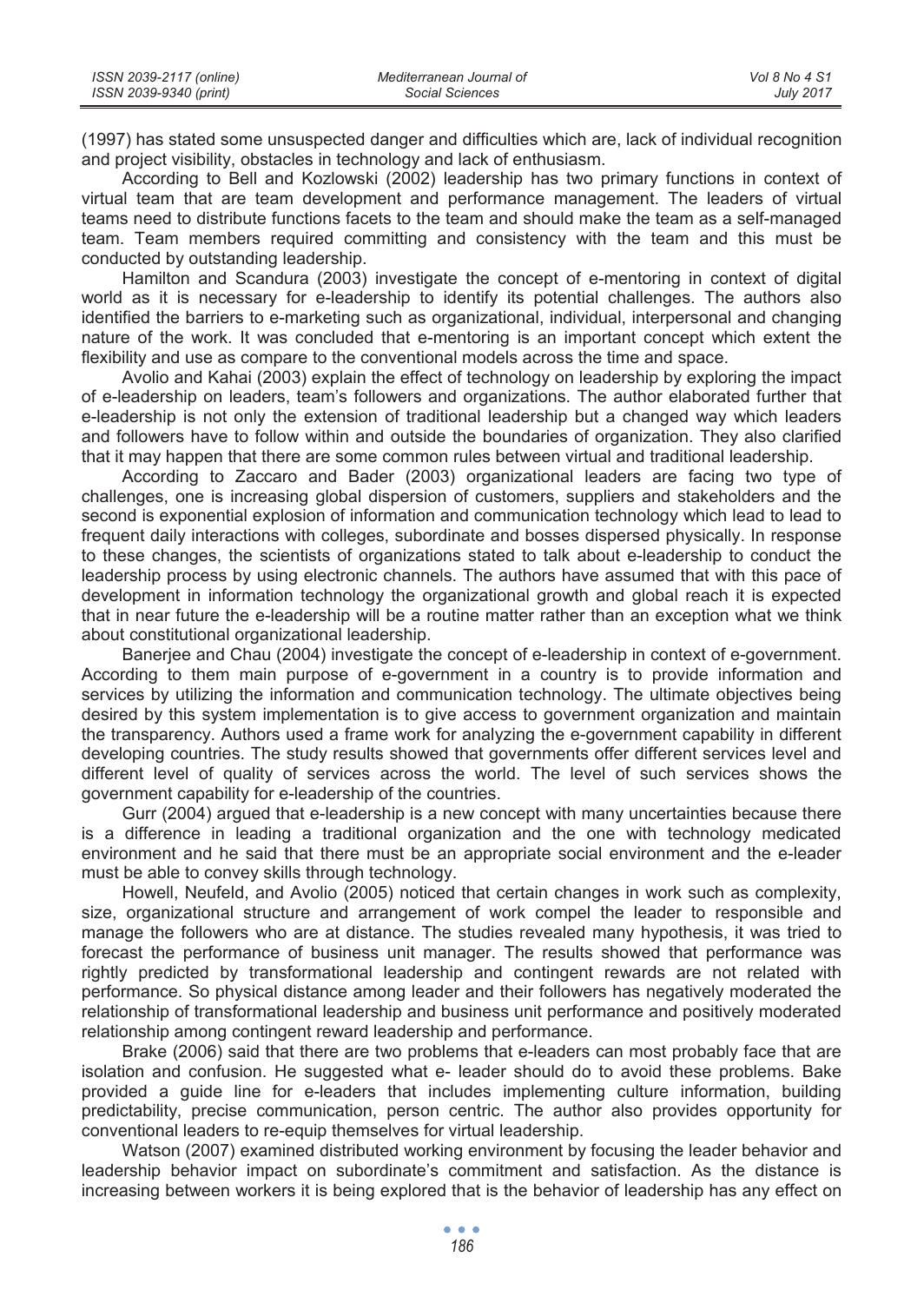| ISSN 2039-2117 (online) | Mediterranean Journal of | Vol 8 No 4 S1    |
|-------------------------|--------------------------|------------------|
| ISSN 2039-9340 (print)  | Social Sciences          | <b>July 2017</b> |

the distributed work environment and how it affects the work results. There were some questions raised by the author included the behaviors of necessary management such as consideration and starting structure, leadership type that has the most post effect on worker perception, the importance of face to face meeting between manager and employee. According to the author there are high levels of satisfaction in collocated worker with management than the remote ones. There is a great difference between physical and virtual employee as the employee working near have greater level of carrier advancement than the one's working at long distance from each other.

Malhotra, Majchrzak and Rosen (2007) conducted a study that included surveys, interviews and observational information and showed that practice of e-leadership include the capability to maintain and built trust through information and communication technology to manage the cycle of virtual work, manage the progress of teams by using technologies to expand the visibility of members inside and outside the company and to make sure that team members get benefited from the team.

Greenberg, Greenberg and Antonucci (2007) have examined trust in a virtual team environment and said that its can only be built over the course of time due to the past trust worthy behavior. It is difficult to generate trust in virtual teams as there is no physical contact on past record of the individual. Study revealed that trust can be built in a virtual team very rapidly but that trust can be short lined or feeble. Green berg said three components can help build trust are ability, benevolence and integrity. The author has proposed how e-leadership can build and maintain trust through entire life of project.

Potential benefits and flexibility is being offered by the virtual teams work settings but there are also challenges related to leadership of such environment(Hunsaker and Hunsaker, 2008). Some of the challenges that virtual teams have to face have been mentioned by Gibson and Cohen (2006) are technological faults, communication mishaps, internal conflicts, inept work process and challenges in supporting the systems

Shriberg (2009) has noted that initially virtual team leadership was thought to be important only for large business but presently it has become necessary for almost every business which strive to prosper. For virtual teams and team work management the company does not required making an office in foreign countries and in different cities. However, the virtual leaders required to build human and technical support and systems to make able organization to sustain in competitive environment. Virtual leadership is a great task which shows the influence of a leader because it's a complicated jot to lead people around the world having different time zones, languages and culture.

Avolio, Walumbwa, and Weber (2009) said that virtually leading is not only involves people of one's own company but sometime also need to involves people form rival companies. Challenges occur more often across various time zones when there is widespread competition for target achieving, failure of local communication systems or basic services requirement for making software and hardware compatible does not exist together or demands of urgent attention to fulfill priorities. There are some questions concerning e-leadership as identified by the author are: How is the leadership style which has a great effect on follower's progress and motivation is dependent on the nature of technology? How trust formation is influenced by e-leadership? Is the nature of technology an important factored in building trust in virtual teams? How leadership is affected by the nature of task and its difficulties? How the leadership affects team performance in virtual environment?

Darleen (2009) stated that as the virtual teams are become more predominant, organizations should take a close look to ensure the success of such teams. The leadership of virtual team's required to manage from distance and consequently face unique challenges and issues.

An experiment was carried out by Purvanovaa and Bono (2009) of transformational leadership in virtual teams' context and conventional face to face teams. There were thirty nice leaders to lead both teams. Leader rank was different between both because in virtual team they turned out to be more effective leaders as they had increased their transformational leadership style. Analysis at team level also proved that effect of transformational leadership was making stronger in virtual team than face to face team. It is concluded by the author that transformational leadership has great impact on virtual team and leaders with transformational style of leadership in virtual team can achieve higher performance level.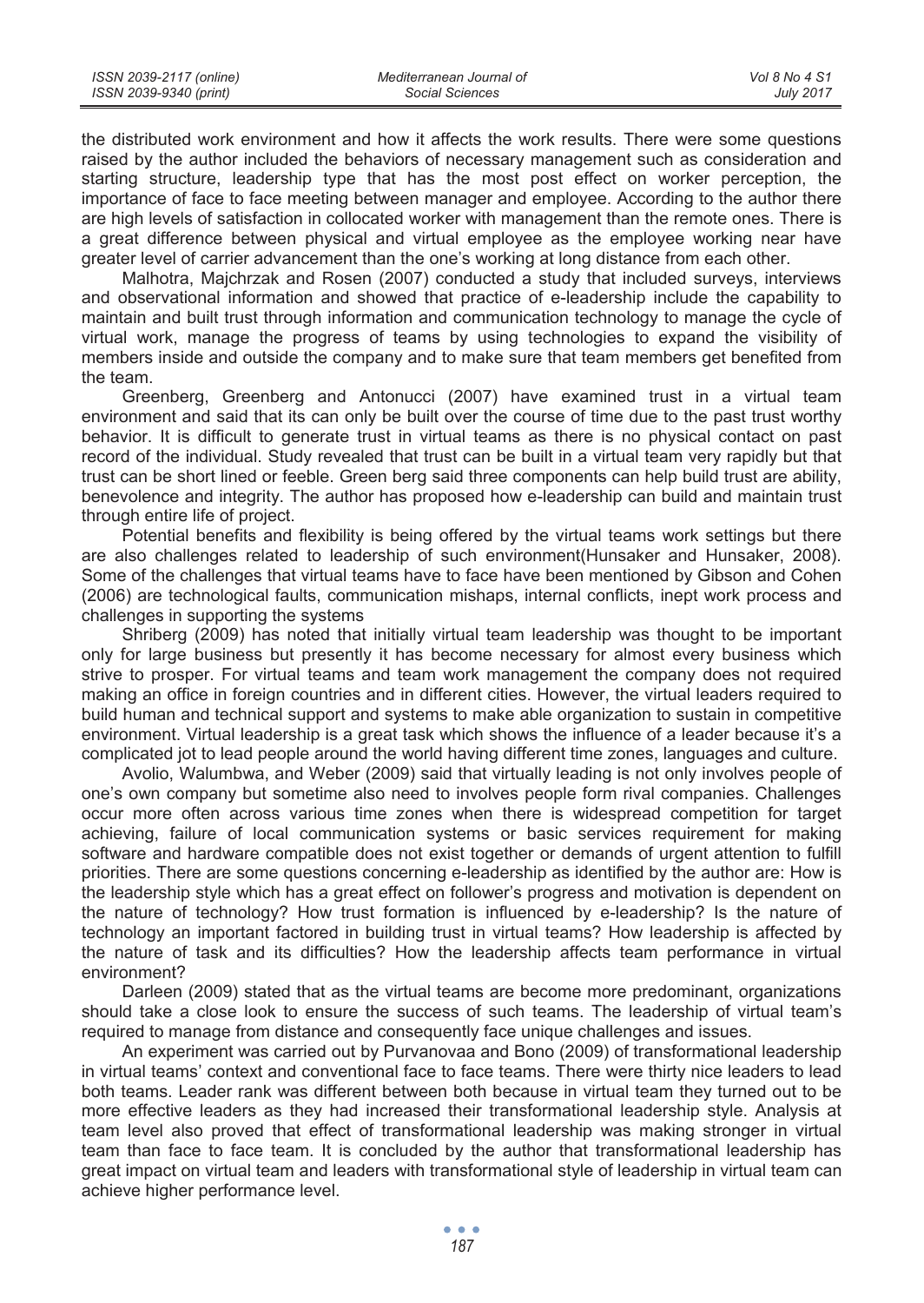| ISSN 2039-2117 (online) | Mediterranean Journal of | Vol 8 No 4 S1    |
|-------------------------|--------------------------|------------------|
| ISSN 2039-9340 (print)  | Social Sciences          | <b>July 2017</b> |

Colfax, Santos and Diego (2009) argued about the necessity of virtual team in local and global businesses especially when the employees are reluctant to move to other places. Before the inception of virtual team concept when a manager or any employee with technical skills was needed in some foreign place other than home town they were urgently moved. But in the new era the need of global operations has been changed; now there is no need to move the people from one place to another. However, it is very essential to build up virtual work environment and take advantages of the technology which is in our approach. There is also a need for making a new example of virtual organizational management but it requires proper training of workers, reliability of working environment technology, acceptance of one's own task with enthusiasm and communication among member of a team. These are the basis for the formation of e-leadership spread across the globe to manage virtual team and their operations.

The challenge of e-leadership in health care organization have also been studied by Holland, Malvey, and Fottler (2009). The health care organizations have to face many challenges as they move and spread out into global market. There are lot of issues concerning leadership and the leading individuals those are usually geographically scattered. There are three new ways to improving the health care organizations that are medical tourism, obtaining resources from foreign counties and tele robotic. Leaders are required by these models to lead the team members virtually. The authors have provided a guideline for the global health care organizations so they can be led and inspired and are able to face challenges such as language issues, cultural diversity and technological problems.

Kerfoot (2010) has described virtual leadership as like leading of an organization which is not physical, in short, it is the management of the work that has been distributed among the members who communicate and contact with each other for their work through electronic media. The virtual leaders must have the ability to inspire people from long distances and develop self-managing qualities in employees. The virtual leaders must know how to cross barriers of culture, time and distances about new changes in places where direct supervision and control is impossible. To maintain the high-performance of group across the boundaries new abilities are required. It is concluded by the author that virtual leaders must be dependent on coaching and not supervision.

Miller, Aqeel-Alzrooni and Campbell (2010) have presented learning from an interdisciplinary co-operation undertaking in the virtual environment between four different teams of university. The purpose of this activity was to make the students able to learn experimentally the use of a dynamic social network analysis tools for various projects. Inter and multi-disciplinary co-operation challenged the teams to quickly and clearly communicate and show the values of key principles, methods and work practices while negotiating a variety of difficulties, cultural knowledge, skills and abilities. The authors presented a frame work of future co-operation in such working environment.

Email networks and technology has been discussed by Bishop, Riopelle, Gluesing, Danowski and Eaton (2010) to support the virtual teams working globally. The authors accepted that in history management of employees that are located at different locations has trusted mostly on e-mail to track issues, to manage performance and distribute the workload. But these methods are not applicable for high data volume because of insufficient information. As a consequence, the understanding of virtual team members of a distant manager is distorted by insufficient information as compare to the information they usually obtain by being in close contact to employees. To make the virtual manager understand better the authors have proposed a set of tool called Digital Diffusion Dashboard which provide analytical matrix for better understanding of network through which he is connected with virtual team. These tools present analytics relevant to volume, time, interaction of employees on regular basis, influence of culture on the employee, team collaboration, interaction, emotion and collaboration. Moreover, the tools also held in adoption of new global prospects and change of staff as it shortens the time of change for both existing and incoming employees. These measurements have a strong influence specifically in virtual teams where there is need to assist and to fill the gap of location and performance.

Collaborative networks innovation has been studied by Luther and Bruckman (2010). The authors investigate that how they utilized virtual team concept in collaborative network and can be creative. The author tried to studies the non-business activities. They study the online communication of flash animation by armature that co-operated with one another on internet and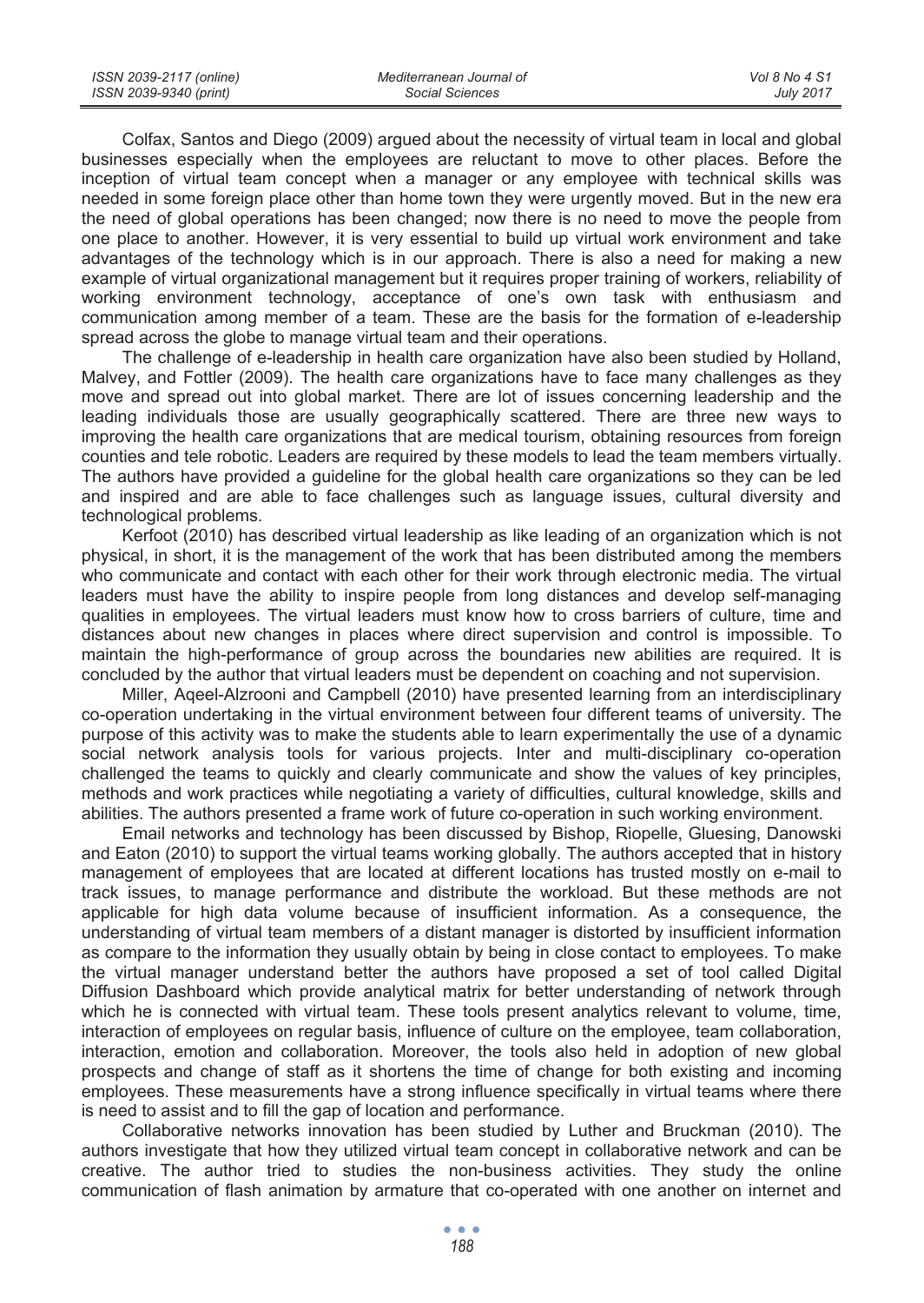created animated movies and games. There are almost 900 games on new grounds.com which are found to be very successful projects attracting thousands of internet audience to download them. They studied the model for explicit factors including attributes of e-leader and virtual structure of organizational. The research was based on the social dynamics with collapse specifically to test the role of e-leadership.

### **3. Challenges for Virtual Leadership**

The most crucial challenge for virtual leader is to integrate his/her personal life with virtual team demands. As the members of virtual teams are spread in different time zones, this requires different plans for call or conferences. Moreover, the most of work of virtual team is to be done at home, therefore, it can be problematic to create a balance between work and family matters.

The virtual teams have expanded in different geographical zones where different cultures prevail, different rules/regulations exist and different business processes are applied. This type of diversity creates problems and complexities for virtual team leaders. Whenever the virtual team is expanded across cities, countries or continents virtual team leader is required to consider different methods of communication and strategies.

In rare cases, it happened that the virtual teams are equipped with all technologies required to perform from its inception. In fact, leader imparts an attitude to work together in virtual settings and let find out the tools required for job performance. Often the team members complain about the unavailability of such tools to enhance the performance and blame the leaders that they have not provided the latest technology/tools to perform.

With advancement of information technology and change in the needs of virtual teams, leaders allow to use different types of tools depending on the availability in different regions. It's again the leader's responsibility to monitor closely the tools and latest technologies and change over period of time to be more competitive. Virtual team technologies keep evolving over time and there is always a need to change the hardware and software to remain competitive.

## **4. Advantages of Working in Virtual Environment Settings**

In traditional environment where work is being done through face to face meetings, the team members wait for face to face interaction to perform brainstorming and to produce innovative ideas. However, in virtual environment setting, leader communicate on synchronous or asynchronous collaboration where interaction is not bounded by time and place.

Virtual team leader uses asynchronous methods for idea generation and evaluation. Through asynchronously facility in virtual team member can pick and select the idea when he/she wants to make contribution. This is very flexible for team members who are from diverse backgrounds and having different pace and rhythm for idea generation and understanding others' ideas. Through asynchronous methods, member with different languages are capable to share thoughts in nonnative language as compared to synchronous method where fast pace of work may be required.

The conventional leaders monitor the team progress by observing them physically but the virtual leaders do the same by monitoring what is not bounded by space. Furthermore, virtual leaders use asynchronous and synchronous patterns of communication to determine team member's participation and can determine easily which member requires more support for further involvement. Asynchronous refers to electronic documents and knowledge repository whereas synchronous refers to virtual meetings and messages e.g. instant messages.

The leaders of virtual teams also use the communication technology for training and coaching for team members. This can be done in number of ways. Team leaders also track the knowledge repository regularly to monitor the members' participation and email to the members those are not participating in team activities. This is a best way to evaluate the team's member performance. Repository date log tells the leaders that that is using and how much often accessing the team repository. In virtual settings team leader is also assisted by a facilitator who keeps the track of usage and report to leader in case of problem. This make enable for leader to check "coasting" and social loafing when a member is fail follow work protocol or does not meet deadlines. This way also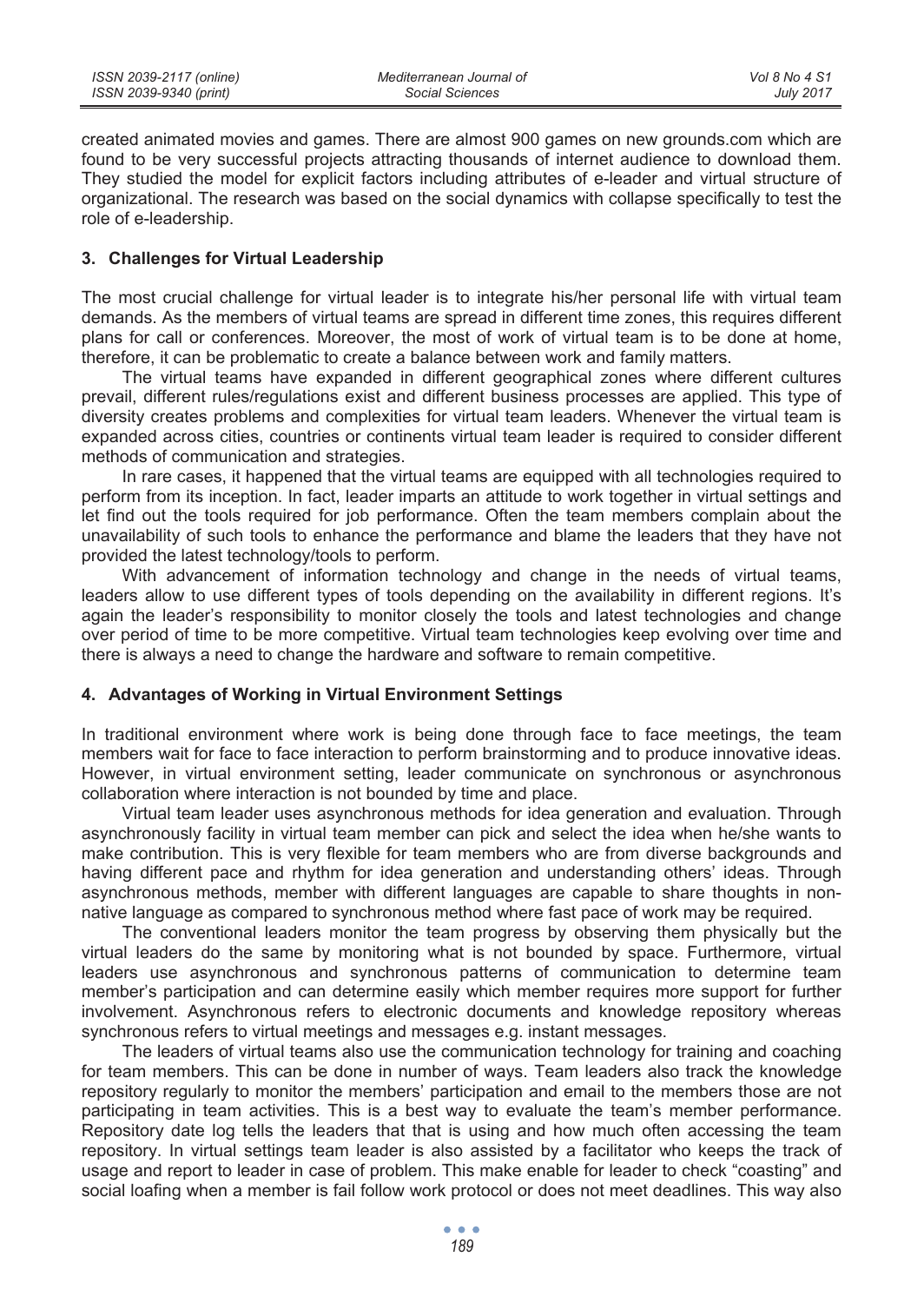helps virtual leaders to investigate the problems in less time and threatening underperformers. Virtual leaders also attentively observer progress by using information technology team support as well as for processes.

## **5. Recommendations for Virtual Leaders**

- Virtual leaders must provide the required training on participation to each member and should not assumed that best practice of traditional work will seamlessly be transferred in virtual environment.
- The coordination barriers that are associated with virtual work settings must be overcome by the leaders across different cultures, time zones and languages. Trust and cohesion must be created among team members so that they must identify the common goals and objectives.
- Leaders should provide such virtual settings in which tasks and relational roles can be assigned and monitored by the authorized/concerned members.
- Leaders must establish some sort of communication standards for internal communication between members so that the misinterpretation should be avoided.
- Leaders should select and approve appropriate tools to work and to communicate with each other, however there must be flexibility that user can select and adapt according to their needs.
- Virtual leader must arrange different ceremonies to reward the members such as gifts, cash prize or certificate of appreciation. Leader should also practice to give members a gold star for best performance. In this way members recognize the importance of their work and will perform best in future.
- The virtual leader should develop an expert's directory in the beginning. This directory should consist of member's photo, his or her previous experience, trainings, assignments and professional affiliations.
- In virtual settings environment a skills matrix should be placed at visible location, accessed by every team member to see that what expertise each member brought in team. This type of expertise directory or skills matrix is best to understand team diversity and to build competency based trust.
- Finally, the effective leadership should enhance team's experience of each member by confirming that every member has equal opportunity to learn, contribute and grow so that he/she should feel an important part of team.

# **6. Future Directions**

Substantial efforts have been made to understand the virtual environment settings, but still many concerns and challenges related with efficient teamwork in these environment settings remained left. A considerable part of literature in this article has been reviewed to understand the virtual teams and its leadership but many new perspectives related to virtual leadership are begin to emerge. The major objectives of this article were to condense the available literature related to leadership of virtual team and make some recommendations for leaders and practitioners for the improvement in the leadership of virtual teams. This article reviewed general principles regarding the management and leadership of virtual environment setting; however, there is a need to studies the virtual environment settings management and leadership more specifically.

An area for future research can be the investigation on the practice of political strategies to boost up the virtual team members for better performance. However, this must be done within ethical rules boundaries and moral responsibility. In virtual work environment the vital challenge for the team leader is coordination between the team members from diverse culture and different geographical area. There is a need for more research on this issue that how a successful manager can make balance for better coordination between the members belong to different geographical zones and culture.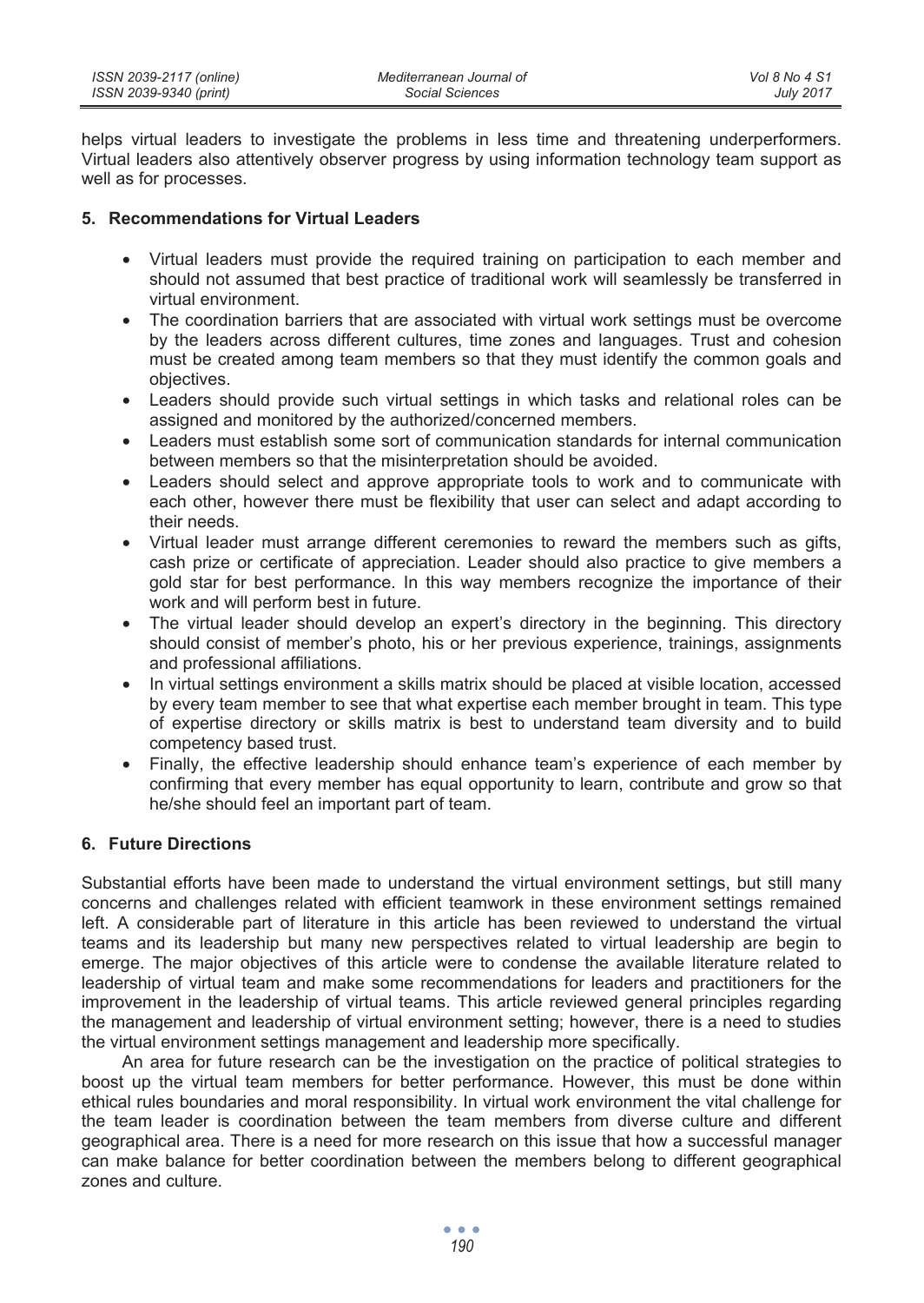| ISSN 2039-2117 (online) | Mediterranean Journal of | Vol 8 No 4 S1    |
|-------------------------|--------------------------|------------------|
| ISSN 2039-9340 (print)  | Social Sciences          | <b>July 2017</b> |

There is a need of ethical leadership for successful management of virtual teams. Further research is required to conduct for ethical virtual leadership on its impact on team members for successful management of virtual teams.

In virtual environment setting as we have discussed that the leader can monitor the team's member performance by examining their repository files without informing them. This method of evaluation leads to an ethical question with respect to privacy and trust. A research is required to be conducted to determine that such type of methods is ethical for information collection or there is a need to get member consent before accessing such repositories. If these methods are not ethical way to measure the performance of teams, then there is a need to find out the ethical methods for measuring performance through research in virtual environment.

Leadership style has a significant impact on the performance of convention work environment. As our concern is with virtual leadership so there must be a research work with respect to the impact of different leadership style on the performance of virtual teams.

Trust is considered as a fundamental element for team management and motivation. However, in virtual work settings the relationship and trust is restricted by the technology. In this case trust becomes significant challenge for virtual leaders. Establishing trust in virtual environment is very much important for team's leaders in this scenario. There is a need to study that how virtual trust can be established in virtual settings environment context.

Additional research is required to check whether the recommendation given in this review for team leaders and practitioners apply in field settings by examining the virtual teams working. Further research is needed to explore which types of trainings are required to enhance the member performance, team cohesion and coordination.

Finally, it is expected that work on virtual leadership and its different aspects will continue and it must be continued because the roles and responsibilities of virtual leaders are changed with reference to change in technology. There is always a need to respond the revolutionary working environment of virtual teams. Similarly, it is also expected that the scholar must be focused on the development of theory of virtual teams setting and the theories applied to convention work settings must be amended by the scholars to be redefined for virtual work settings.

#### **7. Conclusion**

This review article provides literature review that can be used for further research on virtual leadership and how virtual leadership is different from traditional leadership. With the advancement in technology as we move further towards the virtual organizations there is a need to recognize the roles and responsibilities of leaders in this work environment. The virtual work setting has improved the business organization's capability to produce the products and services and their distribution. It also increases the job satisfaction and efficiencies and provides an opportunity to leadership to move business forward.

The virtual working environment is more flexible as compared to conventional work setting. In virtual setting, synchronous and asynchronous methods are used by the team members to communicate. Team members can be monitored online with the help of camera and videos. Team leader can also use the asynchronous and synchronous methods to measure the member's performance. Asynchronous refers to electronic documents and knowledge repository whereas synchronous refers to virtual meetings and messages e.g. instant messages.

It is very obvious that leadership of virtual teams require the management and leadership skills to lead the team. In virtual setting, the members are from diverse geography, cultures and skills, it is really a challenge to coordinate and bridge the gap between such teams. It is leader's primary responsibility to build a working relationship in which team member work freely, share knowledge, expertise, feel comfortable and should make considerable contribution towards team success.

The virtual teams are not always equipped with latest technologies to perform the job. The virtual team members often complain about the non-availability of software for performance enhancement and they consider its leader's responsibility to provide the tools and all that for job performance. The leader considers its team members' obligation to find out the required tools for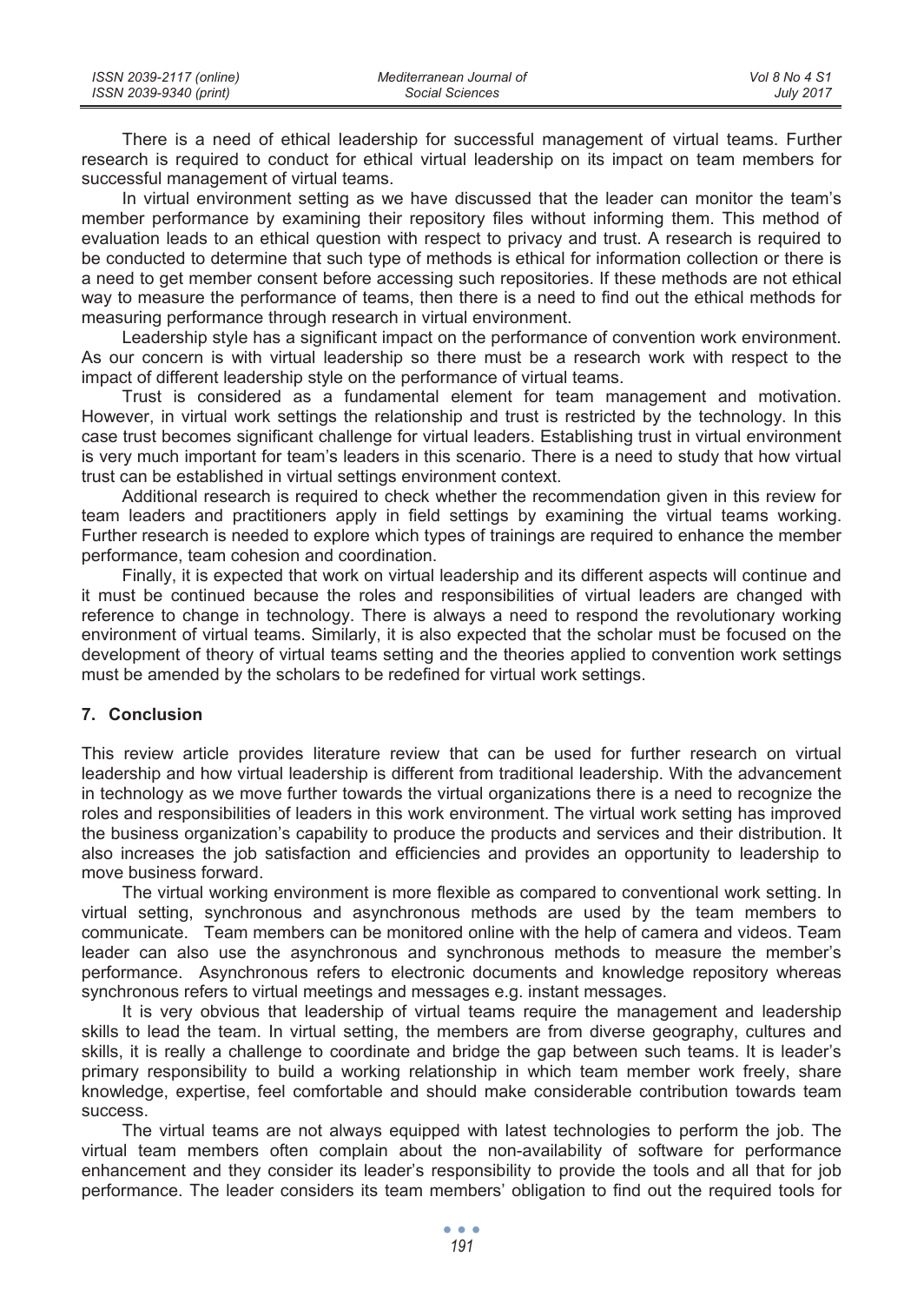| ISSN 2039-2117 (online) | Mediterranean Journal of | Vol 8 No 4 S1 |
|-------------------------|--------------------------|---------------|
| ISSN 2039-9340 (print)  | Social Sciences          | July 2017     |

job performance. Sometime leaders restrict to use some specific tools by the team members this is not right. The leaders some established some standards tools usage by the team member but be flexible to allow to use different types tools for better performance.

Virtual team leaders are also responsible for member's emotional feelings, cohesion, norms, knowledge sharing and motivations to make members commitment towards the organizational goals. This requires the management to develop new skills in virtual leaders. So, there is a need for training of virtual leaders. There is also a need for training of members to polish their skills.

As it is a great challenge to lead the virtual team therefore the payoffs must be considerable to motivate the leaders for this way of working. As this type of teams require to access to experts in other geographical zones, therefore, the team members must be aware the norms and values of their cultures as well. The team members must be trained in such way that should be able to think globally and act locally.

It is common to understand that when organizations work in virtual environment settings there is need to modify the working environment and leadership practices. Finally, it is expected that in future the organization will prepare the leaders for virtual team's management.

## **References**

- Antonakis, J. and Atwater, L. (2002) 'Leader distance: A review and a proposed theory', *The Leadership Quarterly*, vol. 13, no. 6, pp. 673-704.
- Avolio, B.J. (1999) *Full Leadership Development: Building the Vital Forces in Organizations*, Thousand Oaks: SAGE Publications.
- Avolio, B.J. and Kahai, S.S. (2003) 'Adding the "E" to E-Leadership: How it May Impact Your Leadership', *Organizational Dynamics*, vol. 31, no. 4, pp. 325-338.
- Avolio, B.J., Kahai, S.S. and Dodge, G.E. (2001) 'E-Leadership- Implications for Theory, Research and Practice', *Leadership Quarterly*, vol. 11, no. 4, pp. 615-668.
- Avolio, B.J., Walumbwa, F.O. and Weber, T.J. (2009) 'Leadership: Current theories, research and future directions', *Annual Review of Psychology*, vol. 60, no. 1, pp. 421-499.
- Balthazard, P., Waldman, D., Howell, J. and Atwater, L. (2004) 'Shared Leadership and Group Interaction Styles in Problem-SolvingVirtual Teams', Proceedings of the 37th Hawaii International Conference on System Sciences.
- Banerjee, P. and Chau, P.Y.K. (2004) 'An evaluative framework for analysing e-government convergence capability in developing countries', *Electronic Government, and International Journal*, vol. 1, no. 1, pp. 29- 48.
- Bell, B.S. and Kozlowski, S.W.J. (2002) 'A typology of virtual teams: implications for effective leadership', *Group and Organization Management*, vol. 27, no. 1, pp. 14-49.
- Bishop, A., Riopelle, K., Gluesing, J., Danowski, J. and Eaton, T. (2010) 'Managing Global Compliance through Collaborative Innovation Networks', *Procedia- Social and Behaivoural Sciences*, vol. 2, no. 4, pp. 6466- 6474.
- Brake, T. (2006) 'Leading Virtual Teams', *Industrial and Commercial Training*, vol. 38, no. 3, pp. 116-121.
- Cascio, W.F. (2000) 'Managing a Virtual Workplace', *Academy of Management Executive*, vol. 14, no. 3, pp. 81- 90.
- Colfax, R.S., Santos, A.T. and Diego, J. (2009) 'Virtual leadership: A green possibility in critical times but can it really work', *Journal of International Business Research*, vol. 8, no. 2, pp. 133-139.
- Darleen, D. (2009) 'Virtual Success : The Keys to effectiveness in leading from a distance', *Leadership in Action*, vol. 28, no. 6, pp. 9-11.
- Gibson, C.B. and Cohen, S.G. (2006) *Virtual Teams That Work Creating Conditions for Virtual Team Effectiveness*, John Wiley & Sons Inc. San Francisco. USA.
- Gould, D. (1997) 'Leading Virtual Teams', *Boeing Manager Magazine*, May.
- Greenberg, P.S., Greenberg, R.H. and Antonucci, Y.L. (2007) 'Creating and sustaining trust in virtual teams', *Business Horizons*, vol. 50, pp. 325-333.
- Griffith, T.L., Sawyer, J.E. and Neale, M.A. (2003) 'Virtualness and Knowledge in Teams: Managing the Love Triangle of Organizations, Individuals and Information Technology', *MIS Quarterly*, vol. 27, no. 2, pp. 256- 287.
- Gurr, D. (2004) 'ICT, leadership in education and e-leadership', *Discourse*, vol. 25, no. 1, pp. 113-124.
- Hamilton, B.A. and Scandura, T.A. (2003) 'E-mentoring: Implications for organizational learning and evelopment in a wired world', *Organizational Dynamic*, vol. 31, no. 4, pp. 388-402.
- Holland, J.B., Malvey, D. and Fottler, M.D. (2009) 'Health care globalization: A need for virtual leadership', *The*